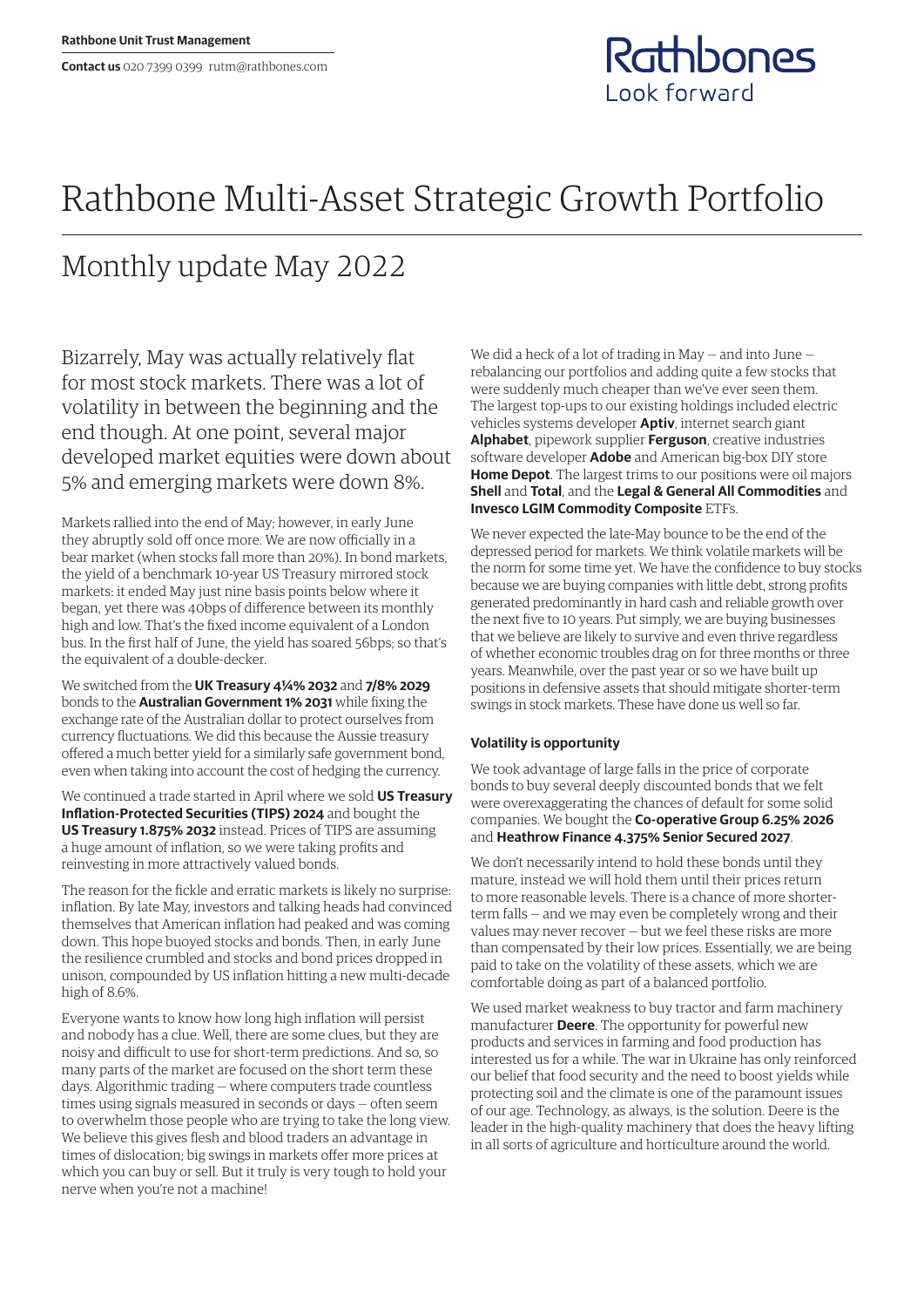Another purchase was mobile phone and media giant **Apple**. We have long admired this business, which is the gold standard in user experience, cash flow and recurring revenues with high, defendable profit margins. However, for a very long time Apple's valuation was in the realm of technology companies. We've always felt that this was a bit rich and that its price should be a lower multiple of its earnings because it was more of a luxury goods company, rather than a pure software tech firm. During the last few months, Apple's multiple fell significantly, giving us the ability to purchase it for what we considered a more reasonable price.

We also bought computer graphics processor designer **Nvidia**, which makes some of the best components in the industry, with a particular stranglehold on computer gamers. This business replaces our holding of games developer Activision-Blizzard, which is being bought by **Microsoft**, which we own. Gaming has grown massively in the last couple of decades and we believe this will continue. The stock had fallen more than 35% so far this year, giving us an attractive entry point to what is, in our view, a high-quality and market-leading business.

We sold Danish wind turbine manufacturer **Vestas Wind** Systems because we felt there were better places to invest, given the increased competition in the wind power industry and higher costs of materials, labour and transport. We sold American trucking company **Paccar** because we felt its situation was a little more confused in the current environment of sky-high inflation and petrol prices and uncertain economic strength. We replaced it with Scottish-based transatlantic electricity and gas network operator **SSE**.

## **Spreading diversifiers**

We frequently use stock market options and structured products to build protection into our portfolio. Options are tradable contracts with investment banks that give us the right to 'buy' (calls) or 'sell' (puts) a certain value of an index which has the effect of limiting our exposure to market fluctuations. Structured products work in a similar way, except they are more like contracts that pay out gains in set situations and lose money in others.

When stock market volatility is high, the value of these sorts of assets increases, making it more expensive to buy more of them. Because of the recent elevated volatility, we thought a replacement of our recently matured vanilla **S&P 500 Put Option** was too pricey. We still wanted the protection, however, and we felt a 'put spread' was a cost-effective option. Stay with us here, it's not too painful. We have bought a put option that kicks in when markets fall 5% below where we bought it and we have sold a put option that kicks in if markets fall 25%. By selling an option, we get paid a premium which offsets some of the cost of the put option that we bought, but we are effectively insuring someone else's investment in the S&P. This arrangement means that we are protected from another 25% fall in the S&P 500, however we are exposed to any falls beyond that. Given how far markets have already fallen, we felt this was a reasonable risk to take.



Another diversifying trade using options was buying the

Meanwhile, it's holiday season so you may have noticed that the pound has been exceptionally weak recently. Against the dollar, sterling has slumped more than 10% year to date. Against the euro it's fallen 3.5%. In recent years the pound has traded as a 'risk-on' currency — some, perhaps unfairly, characterise this as the UK is trading like an emerging market. This means that when investors are confident and willing to invest in riskier assets, the pound's exchange rate rises. Yet, when everyone is scared and markets are falling, the pound falls too. This has myriad effects, but the main ones are that it makes UK-based costs, like labour, cheaper, and overseas costs, like oil, gas and imported food, more expensive. It also means that domestic UK earnings (in sterling) are less attractive and foreign exchange earnings from investments abroad more valuable.

The furore over sky-high energy bills — which are set to soar yet further in the autumn — led UK Chancellor Rishi Sunak to announce a £400 government support payment for every home in the UK. The poorest 8 million households will also get £650 to help with the cost-of-living crisis, split between July and October. The £15 billion programme will be partially paid for by a 25% windfall tax on the profits of UK-based oil and gas companies, which is expected to reap £5bn this year for the Exchequer. The tax will be removed once oil prices return to normal levels or by the end of 2025.

Put bluntly, this is 'helicopter money' — cash thrown out the window into the hands of the people below. That has pros and cons. It's great because, unlike quantitative easing, more cash gets into the hands of the poorest who are most likely to need it and spend it, boosting the economy. The drawback is that it increases the amount of money being spent in a time of supply constraints. You may remember Milton Friedman, who pioneered the big glasses economist style before it was cool, talking about inflation being the effect of too much money chasing too few goods. This UK money-drop policy may exacerbate the UK's inflation problem in the medium term even as it helps out struggling families.



**David Coombs** Head of Multi-Asset Investments



**Will McIntosh-Whyte** Fund Manager